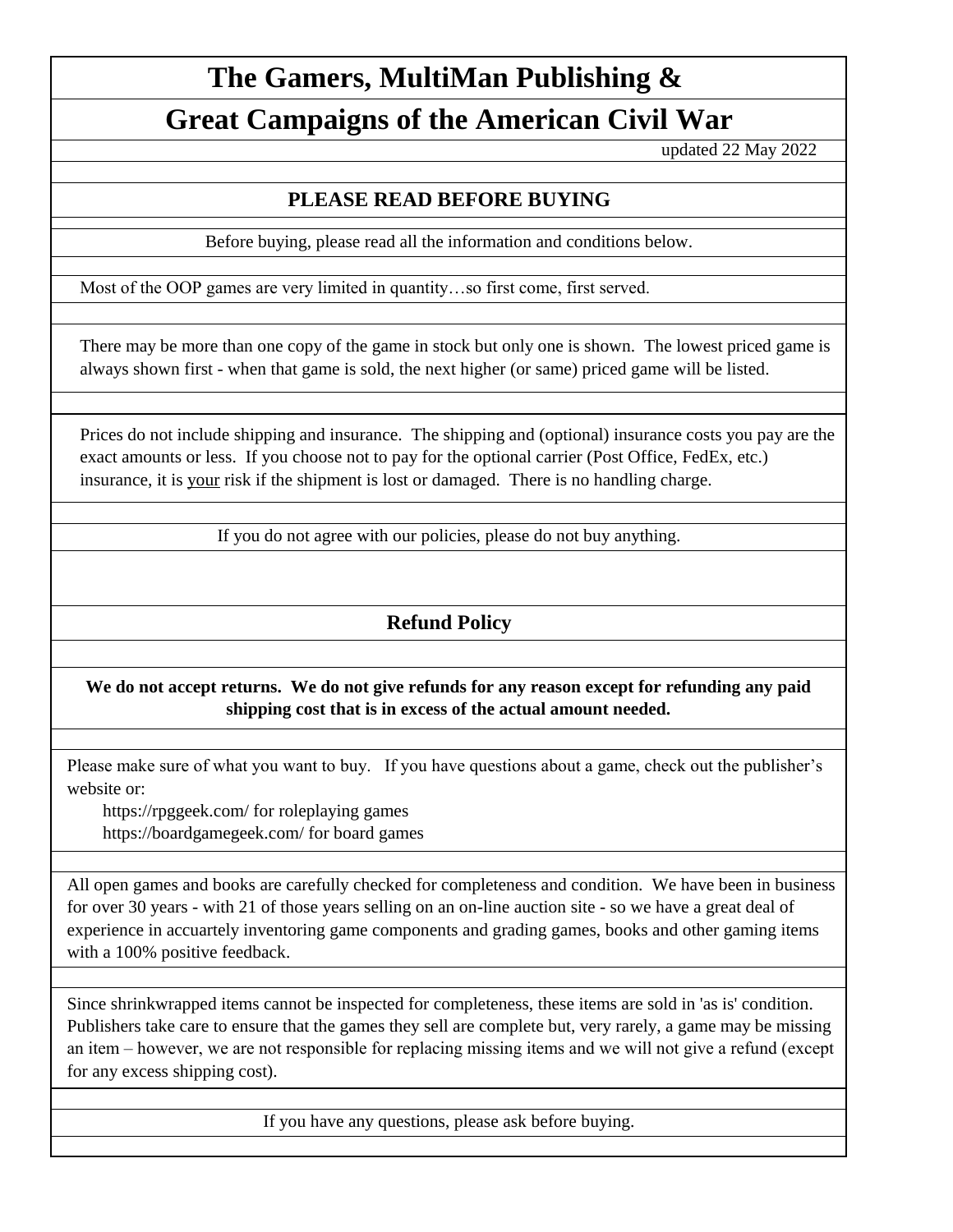### **General Condition Notes**

All conditions may have an out-of-date price label (or label residue) attached to the plastic shrinkwrap, or to the game box, book, envelope or other game container.

Any open game with one or more dice may not have the original die/dice that came with the game, but it will have the correct amount and type.

Any open game with one or more counter trays may not have the original trays that came with the game, but it will have the same number of trays.

Any open game with one or more ziplock bags (for storing some of the game components) may not have the original ziplock bags that came with the game, but it will have the same number of ziplock bags.

All open games are complete unless otherwise noted. Any non-game items, like advertising inserts, may or may not be with the item.

A lower condition rating may have positive and/or negative attributes of a higher condition rating.

Shrinkwrapped items cannot be inspected for completeness, so these items are sold in 'as is' condition.

### **Specific Condition Notes**

#### **Shrinkwrapped or Sealed**

For everything except miniatures: mint condition in the publisher's original plastic shrinkwrapped or sealed by the publisher using something other than plastic shrinkwrap; some sealed items may have an attached card (used for hanging on a hook); there may be minor rub spots or scuffs on the shrinkwrap and/or box/folio/envelope; the plastic shrinkwrap may be torn, slightly separated or partially missing but this tear/separation/missing portion does not allow the item to be opened.

For miniatures: these are sealed in the publisher's original box, bag or blister; the bag or blister may be attached to a display card (for hanging on a hook) in original condition (i.e., no scotch tape); the card may be bent or creased.

Shrinkwrapped/Sealed items are sold in 'as is' condition.

#### **Mint**

For everything except miniatures: doesn't appear to be used; no major problems; there may be some shelve wear, like scuffing or nicks, and light marks on the item but these do not affect use or readability; any countersheets are either unpunched or there may be a few counters that have fallen off (unused) but all counters are present; any cards are not separated into singles (if originally attached to each other). For miniatures: the blister/bag is sealed/attached to the display card in original condition (i.e., no scotch tape) but a portion of the card may be torn or missing but this doesn't affect the miniature; the card may also be bent or creased.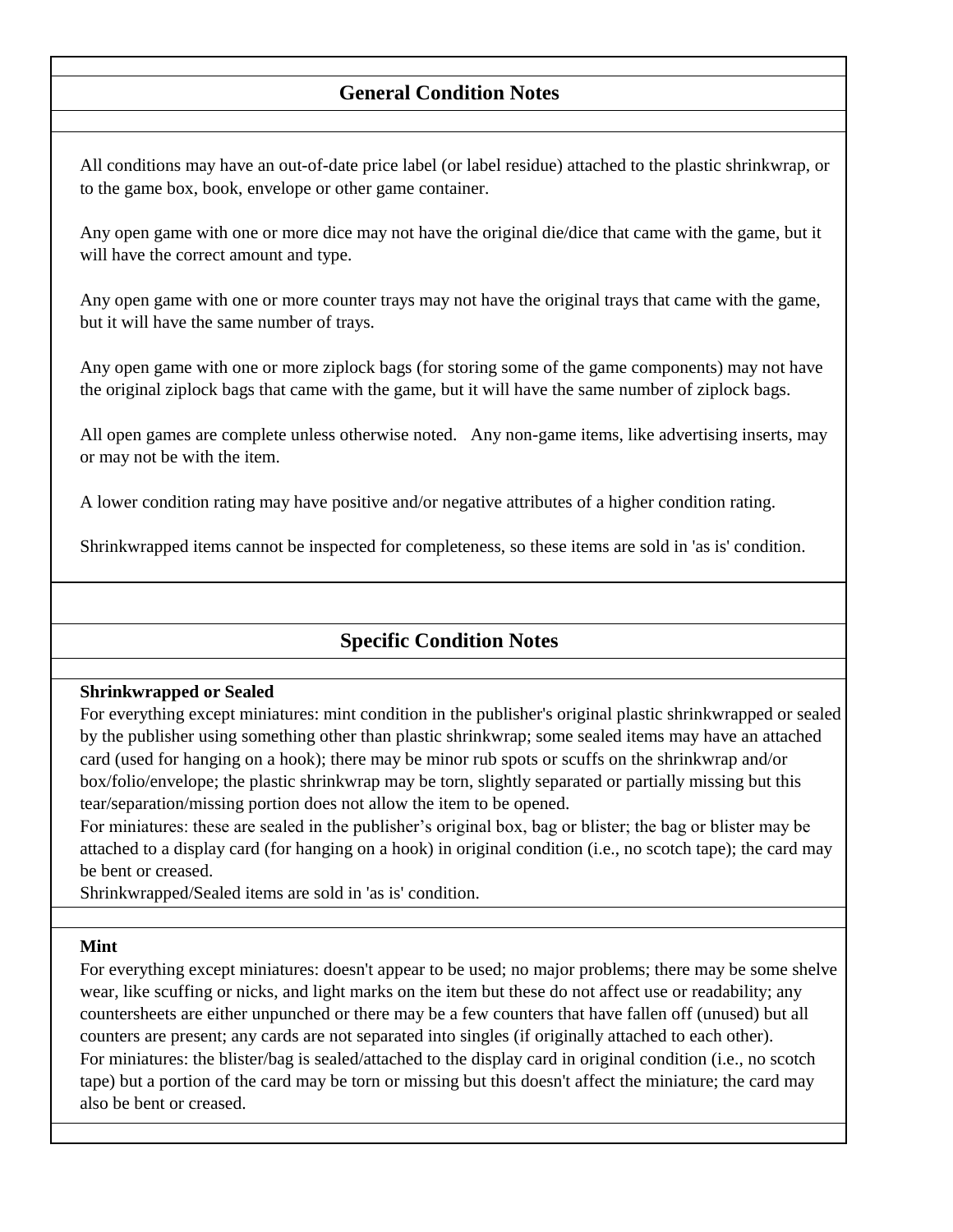#### **Near Mint**

For everything except miniatures: close to mint with some sign(s) of very light wear including very small creases on the spine; may have been read or gamed with but has little, if any, wear; may have small handwritten marks and/or underlining but these don't affect readability; some or all the counters are removed from the sheet; some or all the cards are separated.

For miniatures: the blister/bag is sealed/attached to the display card, but the card may be taped or have additional staples; it is complete; a portion of the card may be torn or missing but this doesn't affect the miniature; the card may also be bent or creased.

#### **Excellent**

For everything except miniatures: obvious use and handling with light wear; may have handwriting and/or highlighting that doesn't affect readability of game components; may have some minor repairs (e.g., small piece of scotch tape); small creases on the spine; may have rust stains on/near staples.

For miniatures: the box was opened and may be re-sealed with tape; the blister/bag may have been reattached to the display card with tape or additional staples; a portion of the card or other container may be torn or missing but this does not affect the miniatures; the card may also be bent or creased.

#### **Very Good**

For everything except miniatures: used; handwriting and/or highlighting but these do not affect readability or use; may have repairs (usually using scotch tape); minor tears; dogeared pages; may have light stain(s); small bend(s) in cover; medium creases in spine.

#### **Good**

Well-used as a gamer's copy; handwriting, highlighting and/or stains but doesn't affect readability or use; may have small tears and other flaws which may be repaired; dogeared pages; medium to heavy creasing.

#### **Fair**

Very well used but complete and readable; heavy wear with major flaws such as large tears which may be repaired; stains; markings on pages; dogeared pages; heavy creasing.

#### **Poor**

Heavily used but complete and readable; very heavy wear with major flaws such as tears which may be repaired; stains; markings on pages; dogeared pages; very heavy creasing.

|            | Abbreviations:                                                                              |
|------------|---------------------------------------------------------------------------------------------|
| BC.        | Blister Card [miniature figure(s) mounted on a card with see-through cover or blister]      |
| <b>OOP</b> | Out of Print                                                                                |
| OOS        | Out of Stock (a blank in the Price column also means it is out of stock)                    |
| <b>SRP</b> | <b>Suggested Retail Price</b>                                                               |
| <b>UPC</b> | Universal Product Code (aka bar code)                                                       |
| (date)     | Date item was copyrighted (some items may have the same title and number but have a         |
|            | different copyright or print year; date is from the game box, open book or internet source) |
|            |                                                                                             |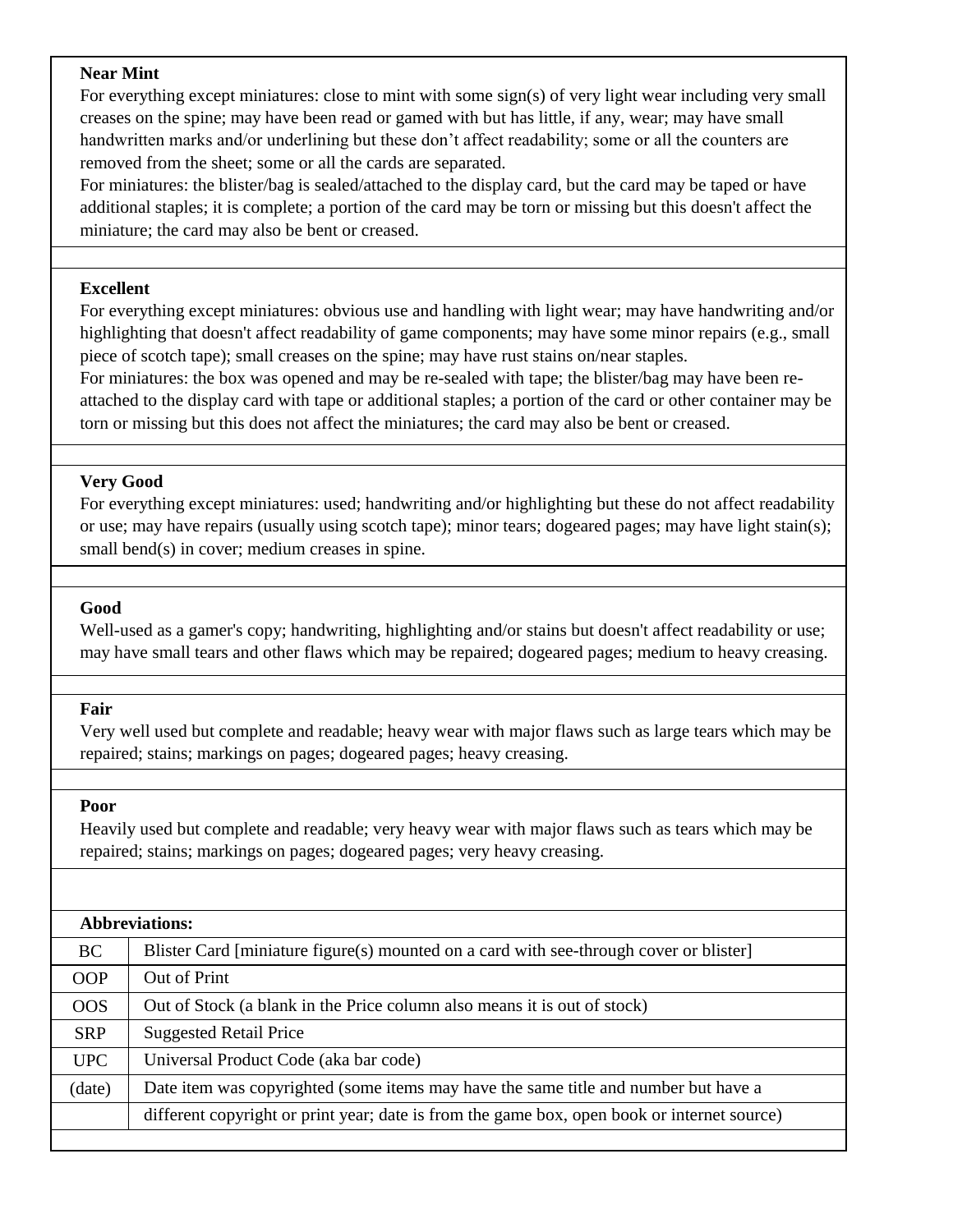| <b>Price</b> | Publ#    | <b>Title</b>                                                                                                                              | <b>SRP</b> | <b>Condition</b> |
|--------------|----------|-------------------------------------------------------------------------------------------------------------------------------------------|------------|------------------|
|              |          |                                                                                                                                           |            |                  |
|              |          | <b>Area Movement Series</b>                                                                                                               |            |                  |
|              |          | [Information at https://mmpgamers.com/index.php?main_page=index&cPath=15]                                                                 |            |                  |
|              |          |                                                                                                                                           |            |                  |
| 36.95        |          | Breakthrough: Cambrai                                                                                                                     | 44.00      | shrinkwrap       |
| 39.95        |          | Kawaguchi's Gamble: Edson's Ridge                                                                                                         | 48.00      | shrinkwrap       |
| 49.95        |          | Monty's Gamble: Market Garden                                                                                                             | 60.00      | shrinkwrap       |
|              |          | <b>Battalion Combat Series</b>                                                                                                            |            |                  |
|              |          | [Information and errata at https://mmpgamers.com/index.php?main_page=index&cPath=10 and at<br>http://www.gamersarchive.net/BCSmain.html ] |            |                  |
| 119.95       | $9 - 01$ | <b>Last Blitzkrieg</b>                                                                                                                    | 145.00     | shrinkwrap       |
| 69.95        | $9 - 02$ | Baptism by Fire: The Battle of Kasserine                                                                                                  | 84.00      | shrinkwrap       |
| 81.95        | $9 - 03$ | Brazen Chariots: Battles for Tobruk 1941                                                                                                  | 96.00      | shrinkwrap       |
| 139.95       | $9 - 04$ | Panzers Last Stand - Battles for Budapest 1945                                                                                            | 166.00     | shrinkwrap       |
| 72.95        | $9 - 05$ | Arracourt                                                                                                                                 | 86.00      | shrinkwrap       |
|              |          | <b>Civil War Brigade Series</b>                                                                                                           |            |                  |
|              |          | [CWBS has been retired by MMP]                                                                                                            |            |                  |
|              |          | [Information and errata at http://www.gamersarchive.net/cwb.htm ]                                                                         |            |                  |
|              |          |                                                                                                                                           |            |                  |
| 39.95        | $1-01b$  | In Their Quiet Fields II (Antietam)                                                                                                       | <b>OOP</b> | shrinkwrap       |
|              | $1 - 02$ | Thunder at the Crossroads                                                                                                                 | <b>OOP</b> |                  |
|              | $1 - 02$ | Thunder at the Crossroads 2nd edition                                                                                                     | OOP        |                  |
| 46.95        | $1-03$   | <b>August Fury</b>                                                                                                                        | <b>OOP</b> | shrinkwrap       |
|              | $1 - 04$ | <b>Barren Victory</b>                                                                                                                     | <b>OOP</b> |                  |
|              | $1 - 05$ | <b>Bloody Roads South</b>                                                                                                                 | <b>OOP</b> |                  |
|              | $1 - 06$ | Perryville                                                                                                                                | OOP        |                  |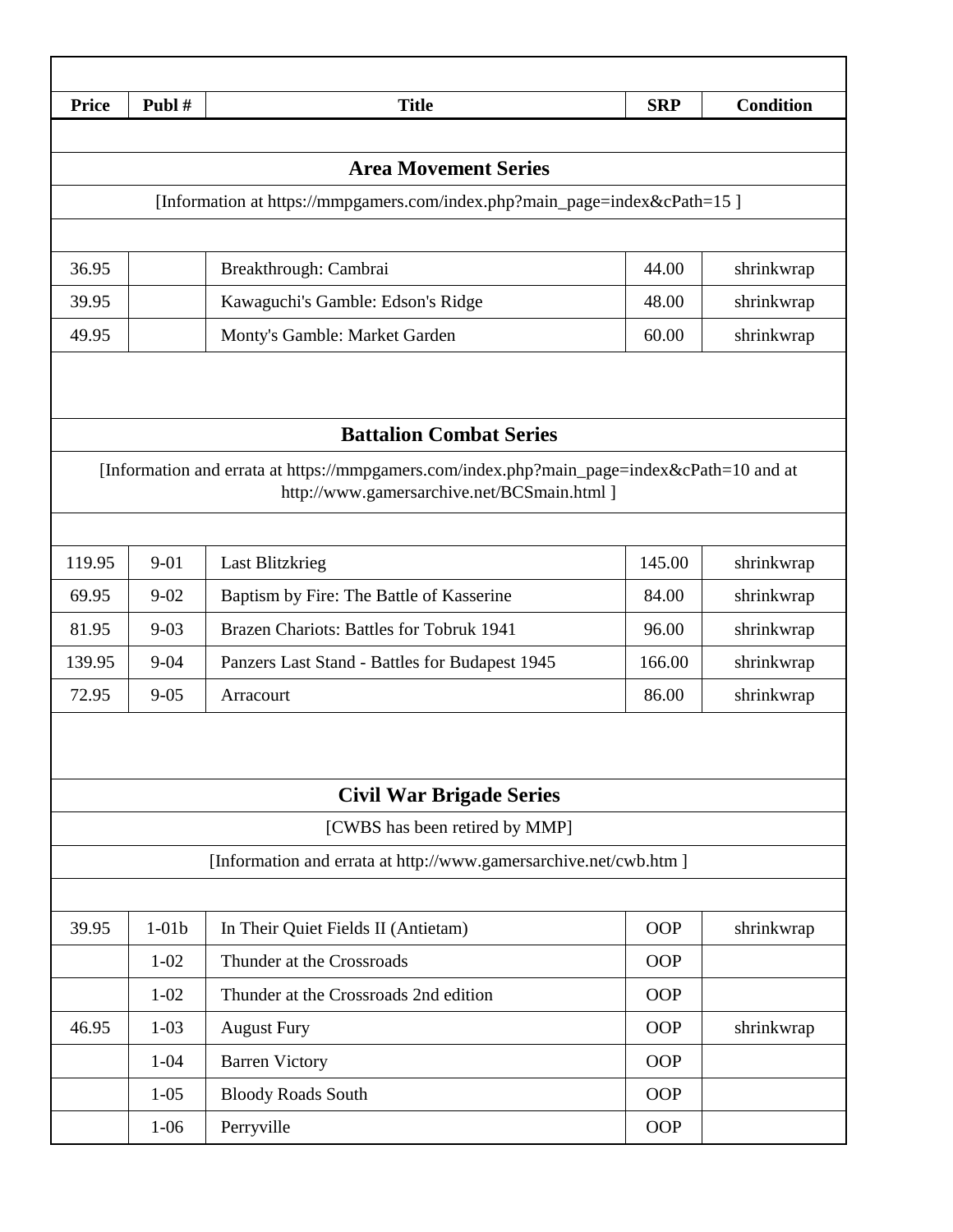| 32.95 | $1 - 07$ | Embrace an Angry Wind [Condition Notes: game is<br>complete; the game components are in mint condition;<br>the counters are punched and sorted in a counter tray (a<br>photocopy of the countersheet is included to verify<br>completeness); the CWB Series Rules booklet is 2nd<br>edition revised; in addition to the original game<br>components, the following items are also included -<br>official replacement counter (published in the The<br>Gamers 1992 countersheet), official sketch maps of<br>Franklin and Spring Hill, and the official errata for the<br>the game and 2nd edition rules] | <b>OOP</b> | mint to near mint<br>condition |
|-------|----------|----------------------------------------------------------------------------------------------------------------------------------------------------------------------------------------------------------------------------------------------------------------------------------------------------------------------------------------------------------------------------------------------------------------------------------------------------------------------------------------------------------------------------------------------------------------------------------------------------------|------------|--------------------------------|
| 47.95 | $1 - 08$ | No Better Place to Die                                                                                                                                                                                                                                                                                                                                                                                                                                                                                                                                                                                   | <b>OOP</b> | shrinkwrap                     |
| 37.95 | $1-09$   | April's Harvest                                                                                                                                                                                                                                                                                                                                                                                                                                                                                                                                                                                          | <b>OOP</b> | shrinkwrap                     |
| 39.95 | $1 - 10$ | <b>Champion Hill</b>                                                                                                                                                                                                                                                                                                                                                                                                                                                                                                                                                                                     | <b>OOP</b> | shrinkwrap                     |
| 51.95 | $1 - 11$ | <b>Gaines Mill</b>                                                                                                                                                                                                                                                                                                                                                                                                                                                                                                                                                                                       | <b>OOP</b> | shrinkwrap                     |
| 83.95 | $1 - 12$ | <b>Seven Pines</b>                                                                                                                                                                                                                                                                                                                                                                                                                                                                                                                                                                                       | <b>OOP</b> | shrinkwrap                     |
| 74.95 | $1 - 13$ | Malvern Hill                                                                                                                                                                                                                                                                                                                                                                                                                                                                                                                                                                                             | <b>OOP</b> | shrinkwrap                     |
| 86.95 | $1 - 14$ | Three Battles of Manassas                                                                                                                                                                                                                                                                                                                                                                                                                                                                                                                                                                                | <b>OOP</b> | shrinkwrap                     |
| 54.95 | $1 - 15$ | <b>Strike Them a Blow</b>                                                                                                                                                                                                                                                                                                                                                                                                                                                                                                                                                                                | <b>OOP</b> | shrinkwrap                     |

## **Grand Tactical Series**

[Information and errata at https://mmpgamers.com/index.php?main\_page=index&cPath=21 and at https://mmpgamers.com/index.php?main\_page=page&id=7 ]

| 174.95 | The Devil's Cauldron re-print           | 264.00     | pre-order  |
|--------|-----------------------------------------|------------|------------|
| 224.95 | The Greatest Day: Sword, Juno, and Gold | 290.00     | shrinkwrap |
| 59.95  | No Question of Surrender                | 75.00      | shrinkwrap |
| 144.95 | <b>Operation Mercury</b>                | 189.00     | shrinkwrap |
| 149.95 | Race for Bastogne                       | 176.00     | shrinkwrap |
| 144.95 | <b>Where Eagles Dare</b>                | <b>OOP</b> | shrinkwrap |
|        |                                         |            |            |

# **Great Campaigns of the American Civil War (GCACW)**

[Information, downloads, player aids and errata at

https://mmpgamers.com/index.php?main\_page=index&cPath=14 and at

https://mmpgamers.com/index.php?main\_page=page&id=8 ]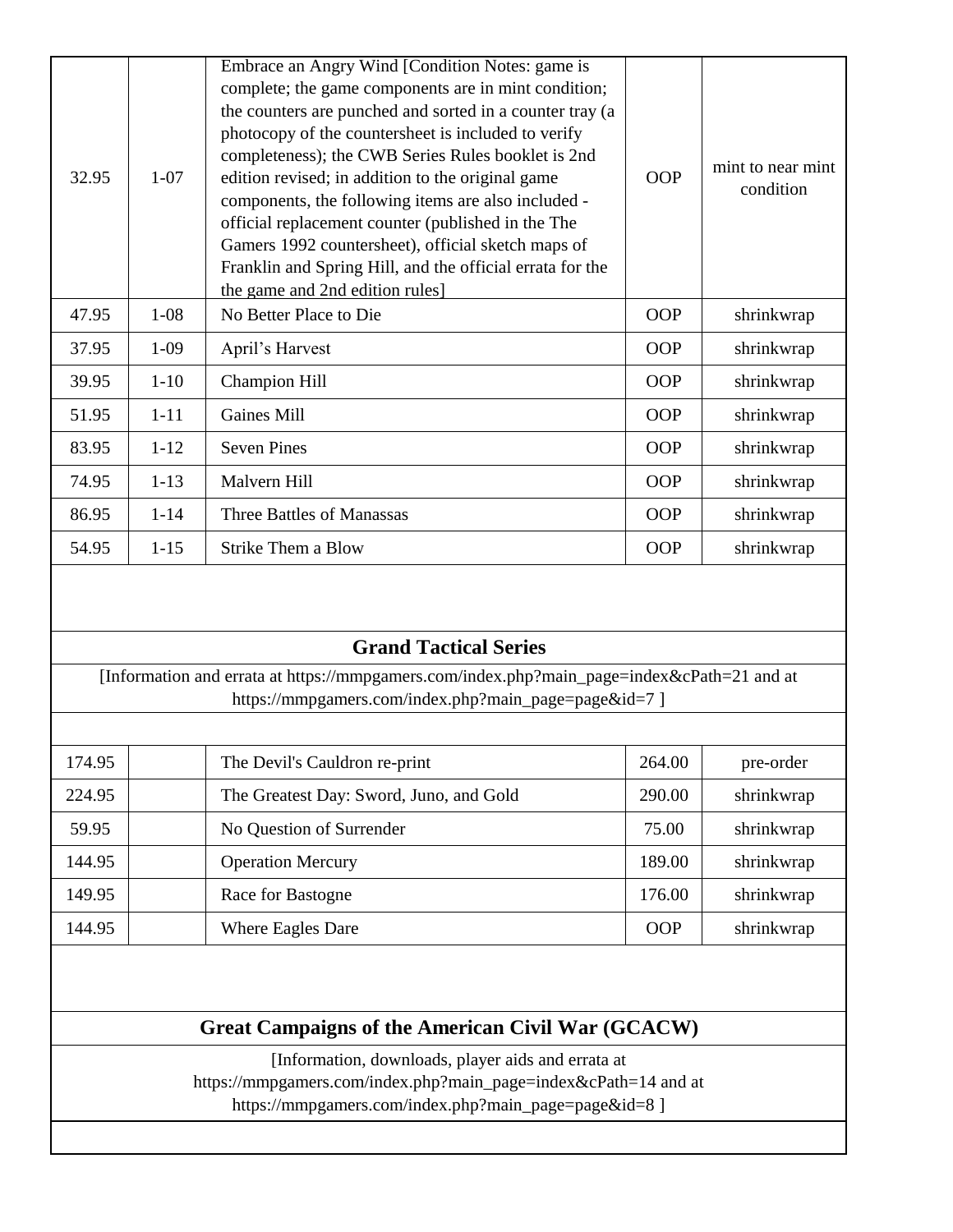| 129.95 | Atlanta is Ours (MMP)                     | 154.00     | shrinkwrap    |
|--------|-------------------------------------------|------------|---------------|
|        | Battle Above the Clouds (MMP)             | <b>OOP</b> |               |
|        | <b>Burnside Takes Command</b>             | OOP        |               |
| 139.95 | <b>Grant Takes Command</b>                | <b>OOP</b> | shrinkwrap    |
| 63.95  | Here Come the Rebels (Avalon Hill)        | <b>OOP</b> | shrinkwrap    |
| 84.95  | Hood Strikes North (reprint, 2021)        | 100.00     | shrinkwrap    |
|        | On to Richmond                            | <b>OOP</b> |               |
|        | Rebels in the White House                 | OOP        |               |
|        | Roads to Gettysburg                       | OOP        |               |
| 174.95 | Roads to Gettysburg II: Lee Strikes North | <b>OOP</b> | shrinkwrap    |
|        | Stonewall in the Valley (Avalon Hill)     | OOP        |               |
| 76.95  | Stonewall Jackson's Way (Avalon Hill)     | <b>OOP</b> | shrinkwrap    |
|        | Stonewall Jackson's Way II                | <b>OOP</b> |               |
| 89.95  | Stonewall's Last Battle (Avalon Hill)     | <b>OOP</b> | shrinkwrap    |
| 49.95  | The Skirmisher #1                         | OOP        | shrinkwrap    |
| 56.95  | The Skirmisher #2                         | <b>OOP</b> | mint, ziplock |

### **International Game Series**

[Information and errata at https://mmpgamers.com/index.php?main\_page=index&cPath=18 and at https://mmpgamers.com/index.php?main\_page=page&id=4 ]

| 64.95  | Angola                                     | 83.00      | shrinkwrap |
|--------|--------------------------------------------|------------|------------|
| 62.95  | Crown & Crescent                           | 80.00      | pre-order  |
| 97.95  | Fire in the Sky                            | <b>OOP</b> | shrinkwrap |
| 39.95  | King Philip's War                          | 48.00      | shrinkwrap |
| 40.95  | Last Stand - The Battle for Moscow 1941-42 | 49.00      | shrinkwrap |
| 57.95  | A Most Dangerous Time                      | 72.00      | shrinkwrap |
| 109.95 | <b>Red Star Rising</b>                     | OOP        | shrinkwrap |
| 41.95  | Storm Over Dien Bien Phu                   | 50.00      | shrinkwrap |
| 67.95  | Storm Over Jerusalem                       | 86.00      | pre-order  |
| 39.95  | <b>Storm Over Stalingrad</b>               | 48.00      | shrinkwrap |
| 36.95  | The Tide at Sunrise                        | 44.00      | shrinkwrap |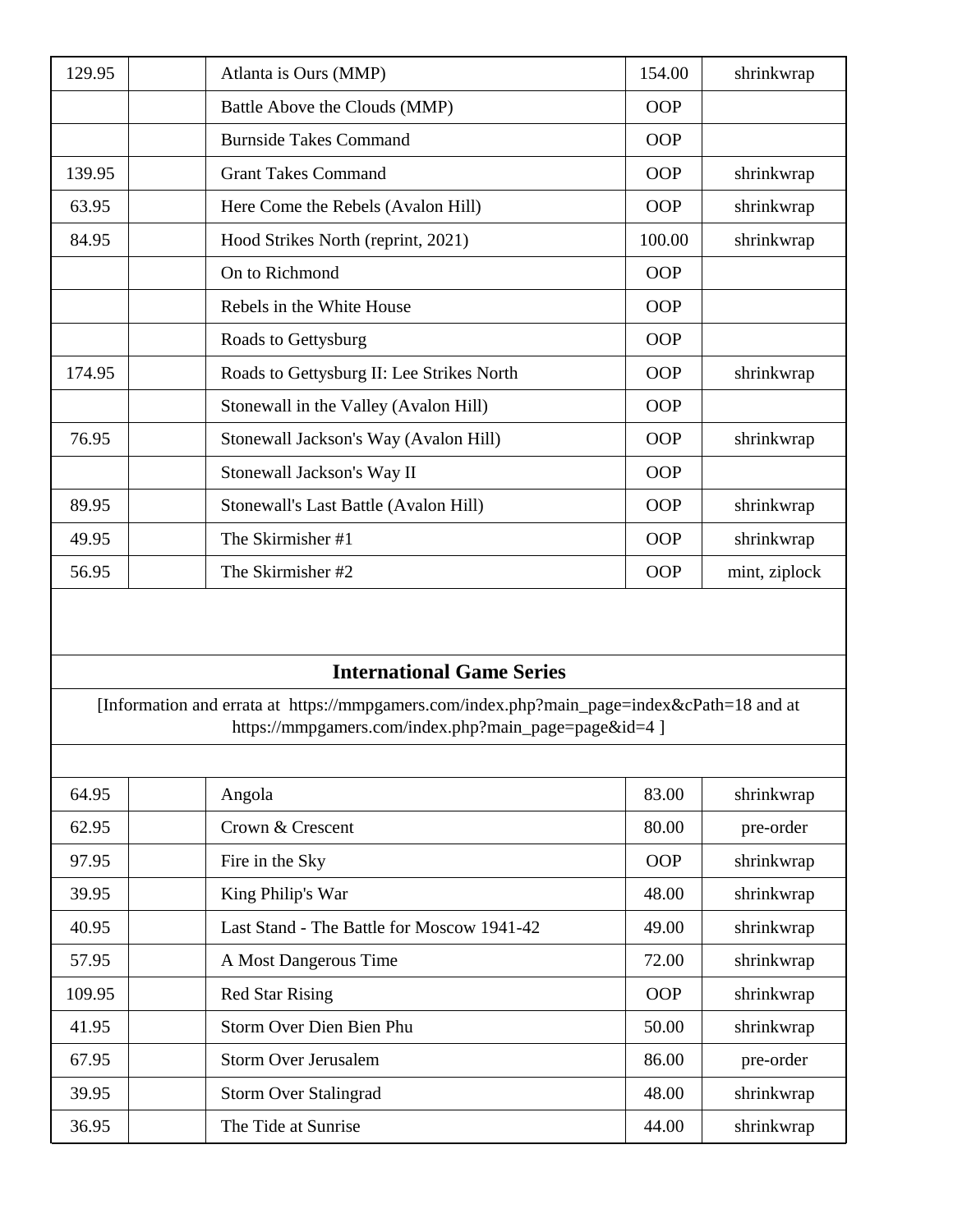| 59.95             | A Victory Awaits                                                                                                                     | 88.00      | pre-order  |
|-------------------|--------------------------------------------------------------------------------------------------------------------------------------|------------|------------|
| 69.95             | A Victory Denied                                                                                                                     | <b>OOP</b> | shrinkwrap |
|                   | A Victory Lost                                                                                                                       | OOP        |            |
| 169.95            | War of the Suns                                                                                                                      | OOP        | shrinkwrap |
| 39.95             | Warriors of God - The 100 Years War                                                                                                  | 53.00      | shrinkwrap |
| 39.95             | Warriors of Japan                                                                                                                    | 48.00      | shrinkwrap |
|                   | <b>Line of Battle Series</b>                                                                                                         |            |            |
|                   | [Information and errata at https://mmpgamers.com/index.php?main_page=index&cPath=13 and at<br>http://www.gamersarchive.net/rss.htm ] |            |            |
|                   | [The Regimental Sub-Series games (see below) can use these rules.]                                                                   |            |            |
|                   |                                                                                                                                      |            |            |
|                   | Last Chance for Victory - The Battle of Gettysburg,<br>July 1-3, 1863                                                                | <b>OOP</b> |            |
|                   | None but Heroes                                                                                                                      | <b>OOP</b> |            |
| 69.95             | To Take Washington                                                                                                                   | 80.00      | shrinkwrap |
|                   | <b>Napoleonic Brigade Series</b><br>[Information and errata at http://www.gamersarchive.net/nbs.htm ]                                |            |            |
|                   |                                                                                                                                      |            |            |
| $6 - 01$          | Austerlitz                                                                                                                           | <b>OOP</b> |            |
| 7.95              | Austerlitz Map A (Condition notes: very small rub<br>through spots on two fold lines; otherwise mint)                                | <b>OOP</b> | near mint  |
| 7.95              | Austerlitz Map B (Condition notes: very small rub<br>through spots on two fold lines; otherwise mint)                                | <b>OOP</b> | near mint  |
| $6 - 02$<br>39.95 | Marengo                                                                                                                              | <b>OOP</b> | shrinkwrap |
| $6 - 03$          | Aspern-Essling                                                                                                                       | <b>OOP</b> |            |
| 44.95<br>$6 - 04$ | Talavera & Vimeiro                                                                                                                   | <b>OOP</b> | shrinkwrap |
|                   |                                                                                                                                      |            |            |
|                   | <b>Non-Series Games</b>                                                                                                              |            |            |
|                   |                                                                                                                                      |            |            |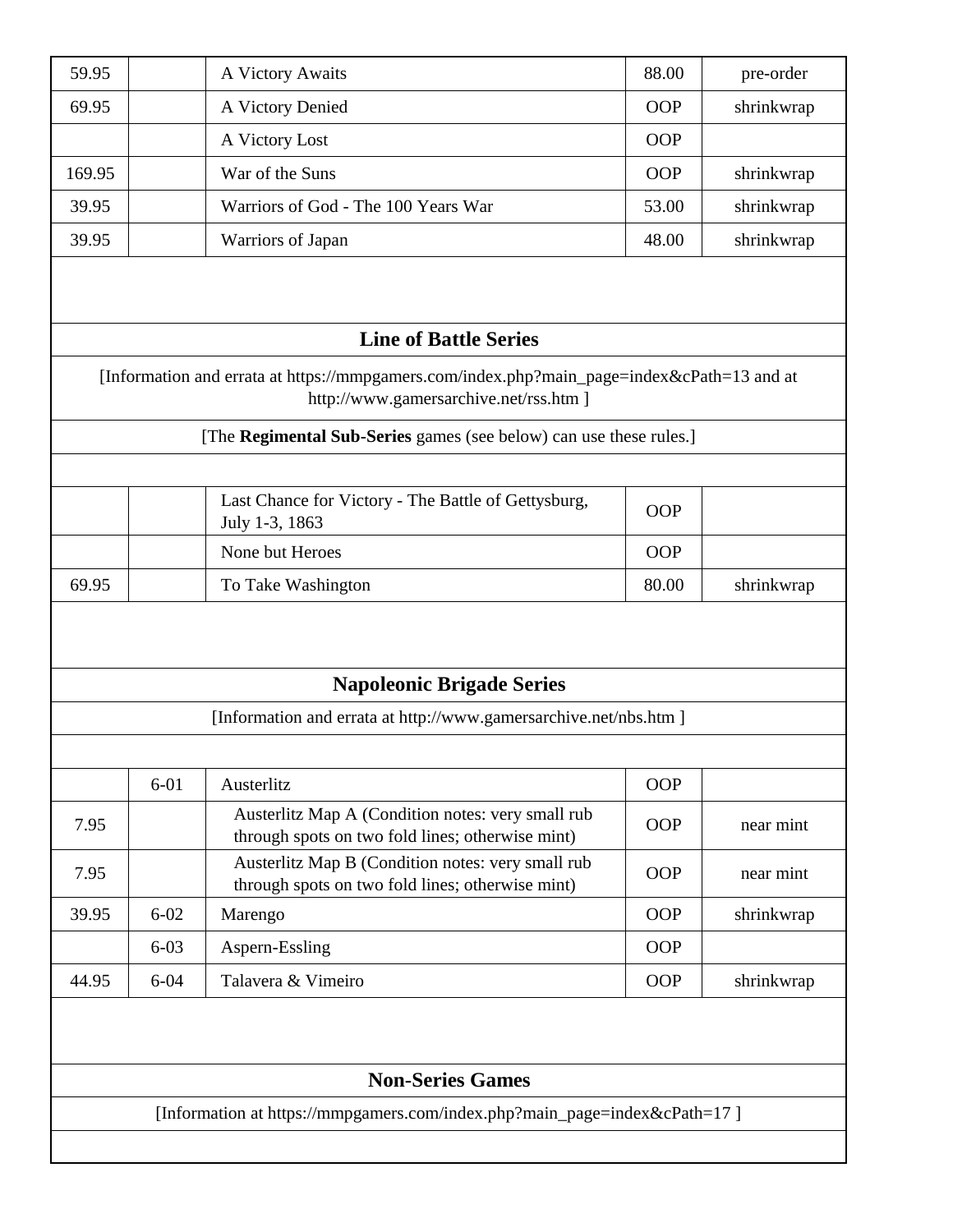| 26.95  |          | <b>Circus Minimus</b>                                                                                                                                                                                                                                                                                                            | <b>OOP</b> | ziplock, mint              |
|--------|----------|----------------------------------------------------------------------------------------------------------------------------------------------------------------------------------------------------------------------------------------------------------------------------------------------------------------------------------|------------|----------------------------|
| 59.95  |          | Front Toward Enemy                                                                                                                                                                                                                                                                                                               | 70.00      | shrinkwrap                 |
| 24.95  |          | Gettysburg                                                                                                                                                                                                                                                                                                                       | 35.00      | pre-order                  |
| 89.95  |          | The Kingdom of Heaven                                                                                                                                                                                                                                                                                                            | <b>OOP</b> | shrinkwrap                 |
| 89.95  |          | Lincoln's War                                                                                                                                                                                                                                                                                                                    | <b>OOP</b> | shrinkwrap                 |
|        |          | PanzerBlitz: Hill of Death                                                                                                                                                                                                                                                                                                       | <b>OOP</b> |                            |
| 63.95  |          | <b>Shifting Sands</b>                                                                                                                                                                                                                                                                                                            | <b>OOP</b> | shrinkwrap                 |
| 22.95  |          | Duplicate 2 decks of Shifting Sands game cards - one<br>Allied and one Axis                                                                                                                                                                                                                                                      | OOP        | shrinkwrap                 |
|        |          | <b>Operational Combat Series</b>                                                                                                                                                                                                                                                                                                 |            |                            |
|        |          | https://mmpgamers.com/index.php?main_page=index&cPath=9 and at<br>[Information and errata at<br>http://www.gamersarchive.net/ocs.htm ]                                                                                                                                                                                           |            |                            |
|        | $4 - 01$ | Guderian Blitzkreig                                                                                                                                                                                                                                                                                                              | <b>OOP</b> |                            |
| 59.95  | $4 - 02$ | Enemy at the Gates (1994) [Condition notes: the game<br>components are complete, unpunched and in mint<br>condition; includes publisher's game and series errata;<br>includes players' aids from the publisher's website; box<br>is lightly scuffed (mostly on the edges) and rubbed in a<br>few places but not broken or split] | <b>OOP</b> | mint (box is near<br>mint) |
| 9.95   |          | Enemy at the Gates (1994) Map A                                                                                                                                                                                                                                                                                                  | <b>OOP</b> | mint                       |
| 9.95   |          | Enemy at the Gates (1994) Map B                                                                                                                                                                                                                                                                                                  | OOP        | mint                       |
| 9.95   |          | Enemy at the Gates (1994) Map C                                                                                                                                                                                                                                                                                                  | OOP        | mint                       |
| 9.95   |          | Enemy at the Gates (1994) Map D                                                                                                                                                                                                                                                                                                  | <b>OOP</b> | mint                       |
| 49.95  | $4 - 03$ | Tunisa [with extra mint map B]                                                                                                                                                                                                                                                                                                   | OOP        | shrinkwrap                 |
|        | $4 - 04$ | Hube's Pocket                                                                                                                                                                                                                                                                                                                    | <b>OOP</b> |                            |
|        | $4 - 05$ | <b>DAK</b>                                                                                                                                                                                                                                                                                                                       | <b>OOP</b> |                            |
|        | $4 - 05$ | DAK <sub>2</sub>                                                                                                                                                                                                                                                                                                                 | <b>OOP</b> |                            |
| 179.95 | $4 - 06$ | <b>Burma</b>                                                                                                                                                                                                                                                                                                                     | OOP        | shrinkwrap                 |
|        | $4 - 07$ | Sicily: Triumph and Folly                                                                                                                                                                                                                                                                                                        | OOP        |                            |
|        | $4 - 08$ | Guderian Blitzkreig II                                                                                                                                                                                                                                                                                                           | OOP        |                            |
| 78.95  | $4 - 09$ | Korea - The Forgotten War                                                                                                                                                                                                                                                                                                        | 99.00      | shrinkwrap                 |
|        | $4 - 10$ | Case Blue                                                                                                                                                                                                                                                                                                                        | OOP        |                            |
|        | $4 - 11$ | Baltic Gap - Summer 1944                                                                                                                                                                                                                                                                                                         | OOP        |                            |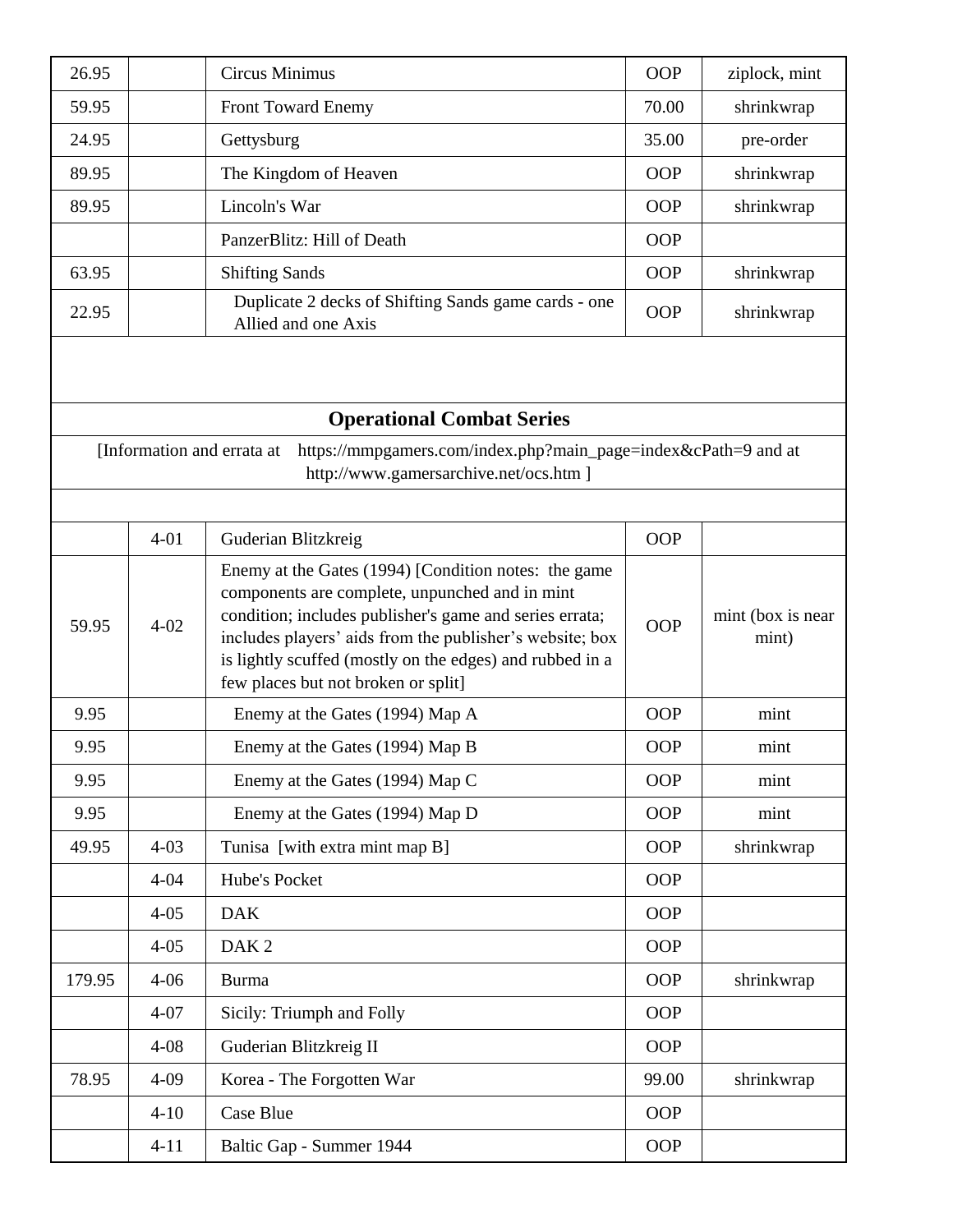| 119.95 |          |                                                                                            |            |                 |
|--------|----------|--------------------------------------------------------------------------------------------|------------|-----------------|
|        | $4 - 12$ | The Blitzkrieg Legend: The Battle for France, 1940                                         | <b>OOP</b> | shrinkwrap      |
|        | $4 - 13$ | <b>Reluctant Enemies</b>                                                                   | OOP        |                 |
| 124.95 | $4 - 14$ | Beyond the Rhine                                                                           | 147.00     | shrinkwrap      |
|        | $4 - 15$ | Tunisia II                                                                                 | OOP        |                 |
|        | $4-16$   | Operational Matters: An OCS Guide with Sicily II                                           | <b>OOP</b> |                 |
|        | $4 - 16$ | Sicily II                                                                                  | <b>OOP</b> |                 |
| 74.95  | $4 - 17$ | Smolensk: Barbarossa Derailed                                                              | 92.00      | shrinkwrap      |
| 119.95 | $4 - 18$ | Hungarian Rhapsody                                                                         | 140.00     | shrinkwrap      |
| 169.95 | $4-19$   | The Third Winter                                                                           | 200.00     | shrinkwrap      |
|        |          |                                                                                            |            |                 |
|        |          | <b>Regimental Sub-Series</b>                                                               |            |                 |
|        |          | [RSS has been retired by MMP]                                                              |            |                 |
|        |          | [Information and errata at http://www.gamersarchive.net/rss.htm ]                          |            |                 |
|        |          | [Line of Battle Series (see above) rules can be used with these games.]                    |            |                 |
|        |          |                                                                                            |            |                 |
|        |          |                                                                                            |            |                 |
|        | $7 - 01$ | This Hallowed Ground                                                                       | OOP        |                 |
| 124.95 | $7 - 02$ | This Terrible Sound                                                                        | <b>OOP</b> | shrinkwrap      |
| 84.95  | $7 - 03$ | A Fearful Slaughter                                                                        | <b>OOP</b> | shrinkwrap      |
| 74.95  | $7 - 03$ | Fearful Slaughter [includes official forms from the<br>publisher's website]                | OOP        | mint, unpunched |
| 59.95  | $7 - 04$ | South Mountain                                                                             | OOP        | shrinkwrap      |
|        |          | <b>Standard Combat Series</b>                                                              |            |                 |
|        |          | [Information and errata at https://mmpgamers.com/index.php?main_page=index&cPath=11 and at |            |                 |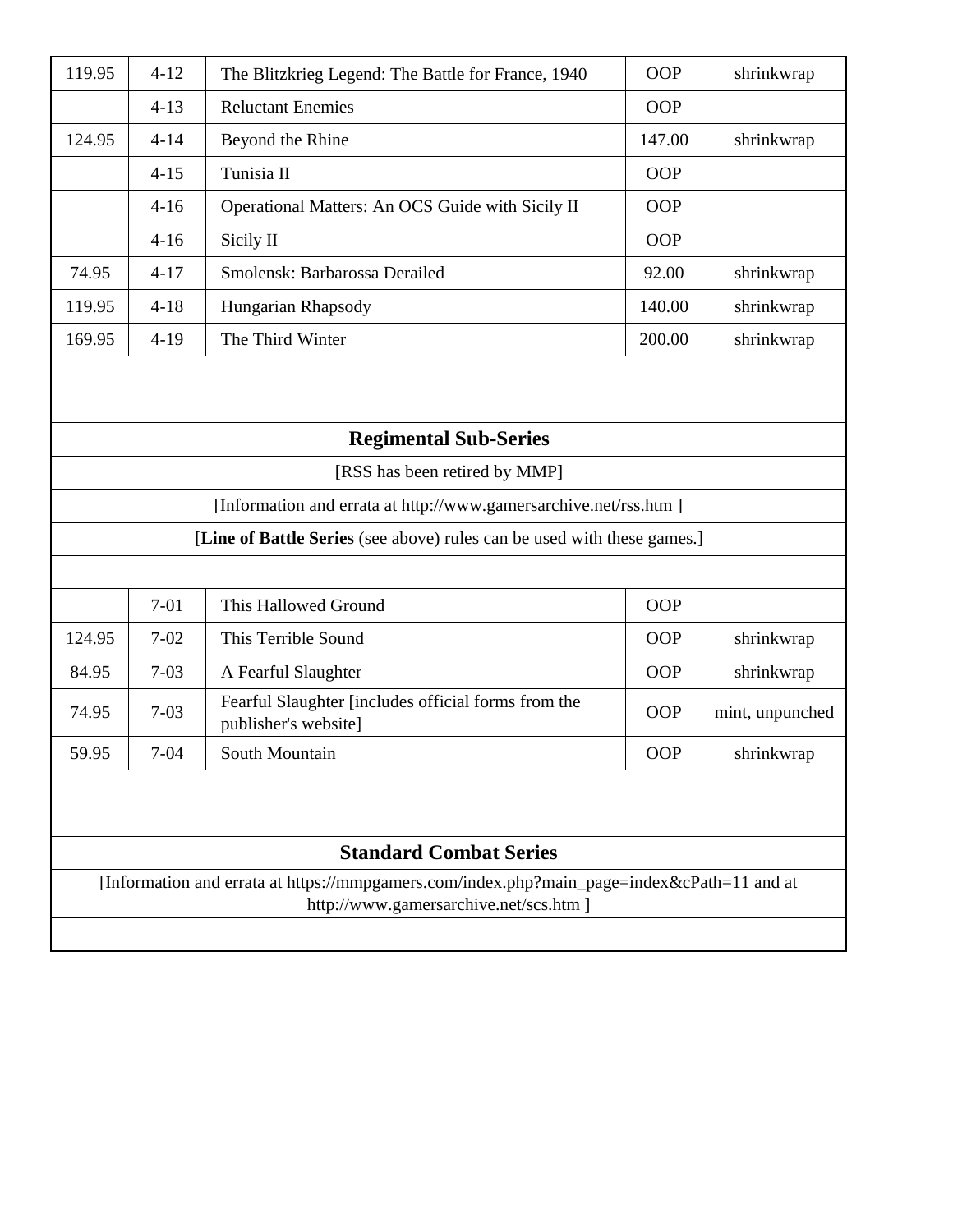| 46.95  | $5 - 01$                    | Stalingrad Pocket (1992) [Condition notes: the game<br>rules booklet has some light staining but this doesn't<br>affect readability; the other game components are<br>complete, unpunched and in mint condition; includes<br>publisher's errata and updated series rules; box is lightly<br>scuffed and rubbed in a few places but not broken or<br>split; FREE bonus - includes some variant counters<br>from the publisher's 1992 XMAS Sheets (one counter is<br>missing but a color photocopy of the countersheet is<br>provided) – these bonus counters are not needed to play<br>the original game's scenarios] | <b>OOP</b> | near mint  |
|--------|-----------------------------|----------------------------------------------------------------------------------------------------------------------------------------------------------------------------------------------------------------------------------------------------------------------------------------------------------------------------------------------------------------------------------------------------------------------------------------------------------------------------------------------------------------------------------------------------------------------------------------------------------------------|------------|------------|
| 84.95  | $5-01a$                     | <b>Stalingrad Pocket II</b>                                                                                                                                                                                                                                                                                                                                                                                                                                                                                                                                                                                          | <b>OOP</b> | shrinkwrap |
| 43.95  | $5 - 02$                    | Afrika - The North African Campaign, 1940-1942 1st<br>edition (1993) [Condition notes: game components are<br>complete, unpunched and in mint condition; includes<br>publisher's errata and updated series rules; box is lightly<br>scuffed and rubbed in a few places but not broken or<br>split and has price tags]                                                                                                                                                                                                                                                                                                | <b>OOP</b> | mint       |
| 19.95  | $5-02$<br>(map set<br>only) | Map set for Afrika - The North African Campaign,<br>1940-1942 1st edition (1993) [Condition notes:<br>complete, mint set - maps A and B ]                                                                                                                                                                                                                                                                                                                                                                                                                                                                            | <b>OOP</b> | mint       |
| 139.95 | $5-02a$                     | Afrika 2nd edition                                                                                                                                                                                                                                                                                                                                                                                                                                                                                                                                                                                                   | OOP        | shrinkwrap |
|        | $5 - 03$                    | Ardennes                                                                                                                                                                                                                                                                                                                                                                                                                                                                                                                                                                                                             | OOP        |            |
| 34.95  | $5 - 04$                    | Yom Kippur                                                                                                                                                                                                                                                                                                                                                                                                                                                                                                                                                                                                           | <b>OOP</b> | shrinkwrap |
| 77.95  | $5 - 05$                    | Crusader                                                                                                                                                                                                                                                                                                                                                                                                                                                                                                                                                                                                             | <b>OOP</b> | shrinkwrap |
|        | $5 - 06$                    | Gazala                                                                                                                                                                                                                                                                                                                                                                                                                                                                                                                                                                                                               | OOP        |            |
|        | $5 - 07$                    | Drive on Paris                                                                                                                                                                                                                                                                                                                                                                                                                                                                                                                                                                                                       | OOP        |            |
|        | $5 - 08$                    | Fallschirmjaeger: The Airborne Assault on<br><b>Fortress Holland</b>                                                                                                                                                                                                                                                                                                                                                                                                                                                                                                                                                 | <b>OOP</b> |            |
| 76.95  | $5-09$                      | <b>Operation Michael</b>                                                                                                                                                                                                                                                                                                                                                                                                                                                                                                                                                                                             | <b>OOP</b> | shrinkwrap |
| 39.95  | $5-10$                      | The Mighty Endeavor (2005)                                                                                                                                                                                                                                                                                                                                                                                                                                                                                                                                                                                           | OOP        | shrinkwrap |
| 21.95  | $5 - 11$                    | Guadalajara                                                                                                                                                                                                                                                                                                                                                                                                                                                                                                                                                                                                          | 37.00      | shrinkwrap |
| 34.95  | $5 - 12$                    | Rock of the Marne                                                                                                                                                                                                                                                                                                                                                                                                                                                                                                                                                                                                    | 44.00      | shrinkwrap |
| 37.95  | $5 - 13$                    | <b>Bastogne</b>                                                                                                                                                                                                                                                                                                                                                                                                                                                                                                                                                                                                      | 46.00      | shrinkwrap |
| 39.95  | $5 - 14$                    | Karelia '44                                                                                                                                                                                                                                                                                                                                                                                                                                                                                                                                                                                                          | 46.00      | shrinkwrap |
| 36.95  | $5 - 15$                    | Heights of Courage                                                                                                                                                                                                                                                                                                                                                                                                                                                                                                                                                                                                   | 44.00      | shrinkwrap |
| 83.95  | $5-16$                      | It Never Snows                                                                                                                                                                                                                                                                                                                                                                                                                                                                                                                                                                                                       | 99.00      | shrinkwrap |
| 54.95  | $5 - 17$                    | The Mighty Endeavor Expanded Edition (2014)                                                                                                                                                                                                                                                                                                                                                                                                                                                                                                                                                                          | 64.00      | shrinkwrap |
| 99.95  | $5 - 18$                    | Day of Days: Invasion of Normandy 1944                                                                                                                                                                                                                                                                                                                                                                                                                                                                                                                                                                               | 132.00     | shrinkwrap |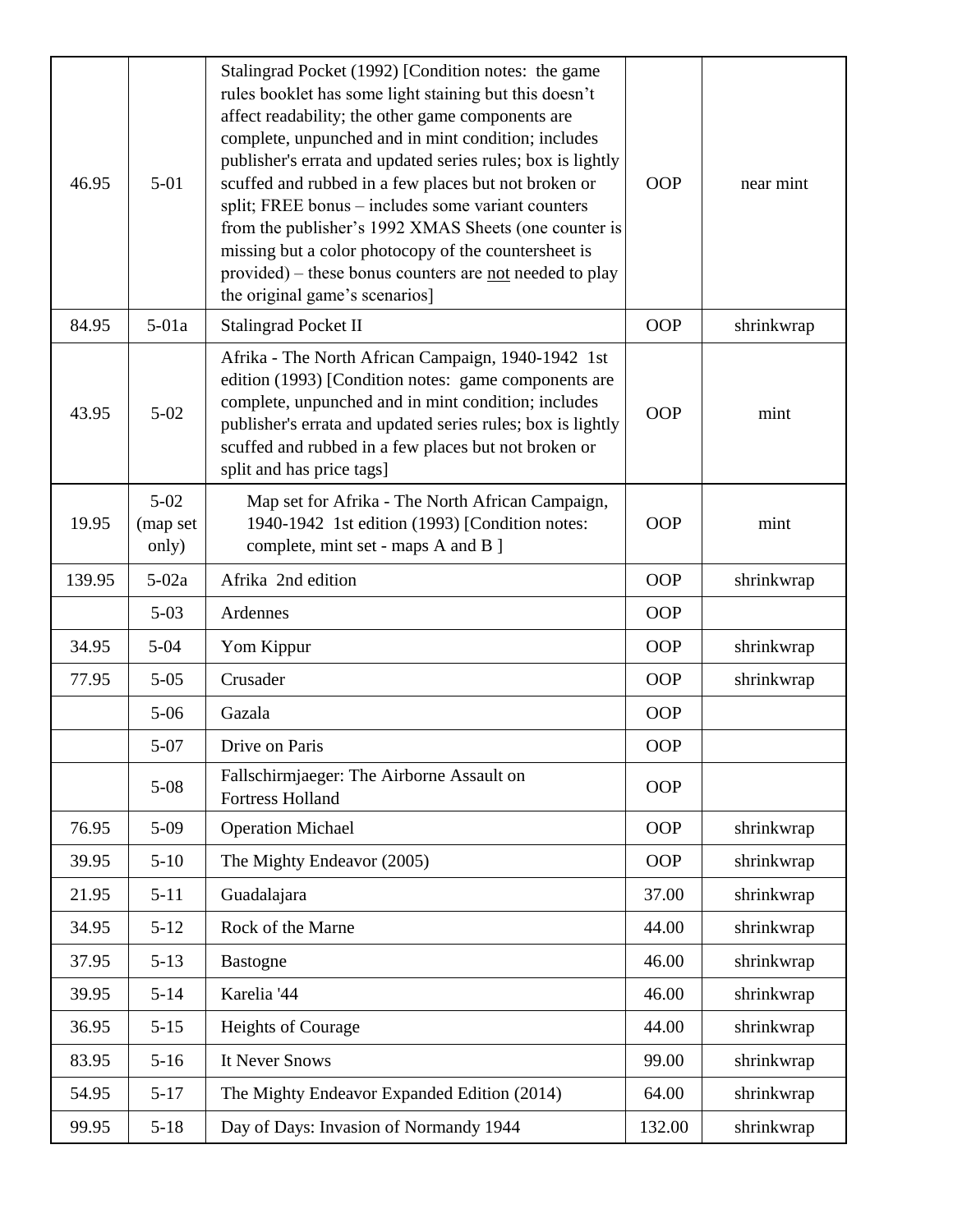| 59.95 | $5-19$   | Panzer Battles: 11th Panzer on the Chir River                                              | <b>OOP</b> | shrinkwrap    |
|-------|----------|--------------------------------------------------------------------------------------------|------------|---------------|
| 36.95 | $5 - 20$ | Autumn for Barbarossa [sealed bag, not published with<br>a box]                            | 44.00      | shrinkwrap    |
| 49.95 | $5 - 21$ | Rostov '41: Race to the Don                                                                | <b>OOP</b> | shrinkwrap    |
| 74.95 | $5 - 22$ | North Africa: Afrika Korps vs Desert Rats, 1940-42                                         | 88.00      | shrinkwrap    |
| 71.95 | $5 - 23$ | Iron Curtain: Central Europe 1945 - 1989                                                   | 85.00      | shrinkwrap    |
|       |          |                                                                                            |            |               |
|       |          | <b>Tactical Combat Series</b>                                                              |            |               |
|       |          | [Information and errata at https://mmpgamers.com/index.php?main_page=index&cPath=12 and at |            |               |
|       |          | http://www.gamersarchive.net/tcs.htm ]                                                     |            |               |
|       | $2 - 01$ | Bloody 110                                                                                 | <b>OOP</b> |               |
|       | $2 - 02$ | Objective Schmidt                                                                          | <b>OOP</b> |               |
|       | $2 - 03$ | Omaha                                                                                      | OOP        |               |
|       | $2 - 04$ | Matanikau                                                                                  | OOP        |               |
|       | $2 - 05$ | GD'40                                                                                      | OOP        |               |
| 44.95 | $2 - 06$ | Hunters from the Sky                                                                       | <b>OOP</b> | shrinkwrap    |
| 39.95 | $2 - 07$ | <b>Black Wednesday</b>                                                                     | <b>OOP</b> | shrinkwrap    |
| 44.95 | $2 - 08$ | Leros - The Island Prize                                                                   | <b>OOP</b> | shrinkwrap    |
|       | $2 - 09$ | GD '41                                                                                     | OOP        |               |
|       | $2 - 10$ | Semper Fi                                                                                  | <b>OOP</b> |               |
| 72.95 | $2 - 11$ | A Raging Storm                                                                             | OOP        | shrinkwrap    |
| 39.95 | $2 - 12$ | A Frozen Hell                                                                              | OOP        | shrinkwrap    |
| 64.95 | $2 - 13$ | Screaming Eagles in Holland                                                                | OOP        | shrinkwrap    |
| 74.95 | $2 - 14$ | <b>Bloody Ridge</b>                                                                        | OOP        | shrinkwrap    |
| 66.95 | $2 - 15$ | GD'42                                                                                      | OOP        | shrinkwrap    |
|       | $2 - 16$ | Canadian Crucible: Brigade Fortress at Norrey                                              | OOP        |               |
| 30.95 | $2 - 17$ | Ariete: The Battle of Bir el Gubi                                                          | 36.00      | ziplock, mint |
|       |          |                                                                                            |            |               |

**Variable Combat Series**

[Information at https://mmpgamers.com/index.php?main\_page=product\_info&cPath=16&products\_id=124 ]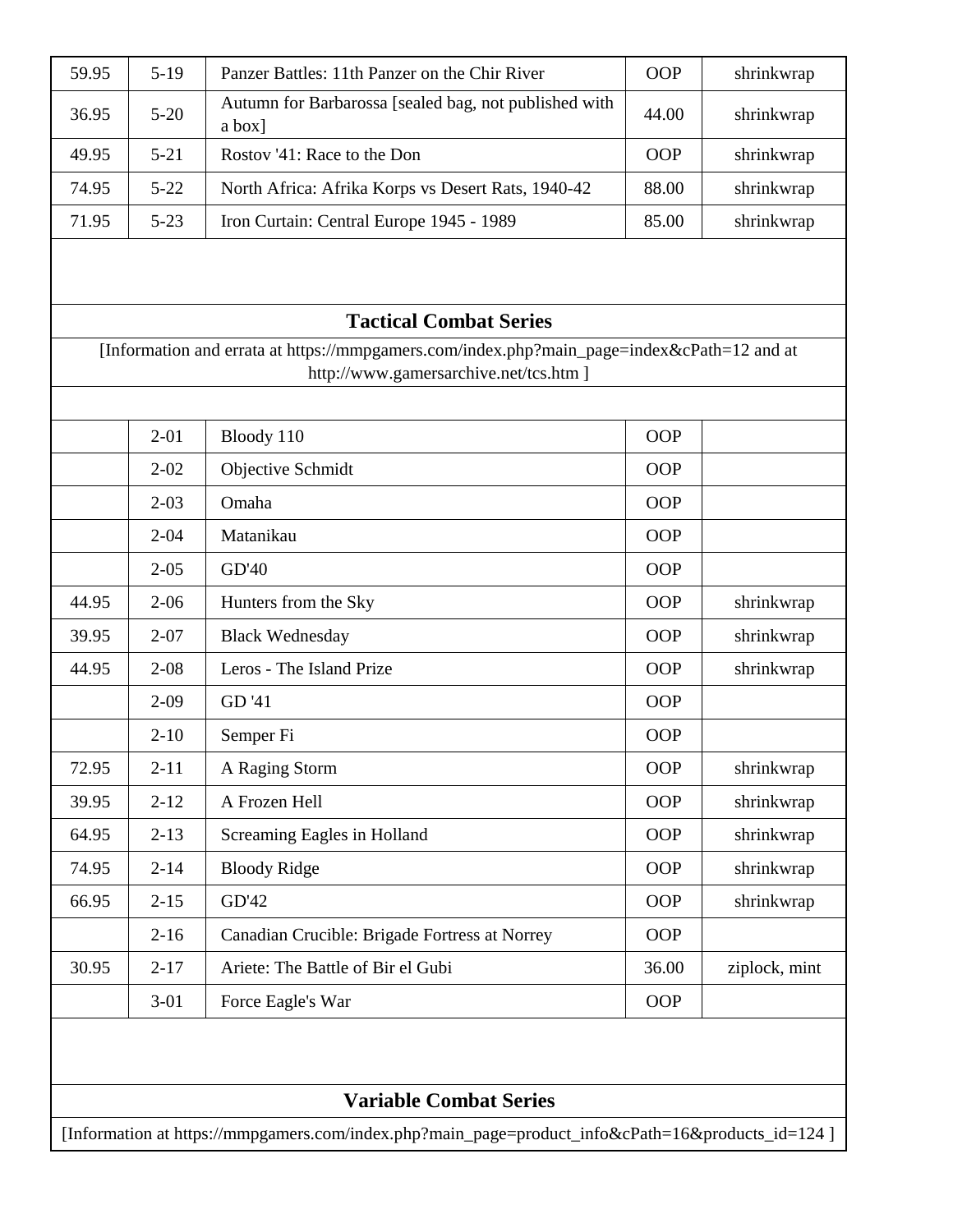| 36.95 |                | Salerno                                                                                                                                                                                                                                                                                                                             | 46.00      | shrinkwrap      |
|-------|----------------|-------------------------------------------------------------------------------------------------------------------------------------------------------------------------------------------------------------------------------------------------------------------------------------------------------------------------------------|------------|-----------------|
|       |                |                                                                                                                                                                                                                                                                                                                                     |            |                 |
|       |                | <b>Replacement and Variant Counters</b>                                                                                                                                                                                                                                                                                             |            |                 |
|       |                | [Single countersheets of replacement and variant counters published by The Gamers]                                                                                                                                                                                                                                                  |            |                 |
|       |                | [Pictures of and Information on the individual countersheets can be found at<br>http://www.gamersarchive.net/xmas.htm ]                                                                                                                                                                                                             |            |                 |
|       |                | <b>Year</b> Counters for Games                                                                                                                                                                                                                                                                                                      |            |                 |
| 19.95 |                | 1992 Guderian's Blitzkrieg, Bloody 110, Omaha,<br>Stalingrad Pocket, Barren Victory, Embrace an Angry<br>Wind, Bloody Roads South, In Their Quiet Fields                                                                                                                                                                            | <b>OOP</b> | mint, unpunched |
| 9.95  |                | 1992 Guderian's Blitzkrieg, Bloody 110, Omaha,<br>Stalingrad Pocket, Barren Victory, Embrace an Angry<br>Wind, Bloody Roads South, In Their Quiet Fields<br>[Condition notes: slight shifting of the bottom 5 rows]<br>which affect the new Panzer Lehr counters for the game<br>Omaha and one counter for the game Barren Victory] | <b>OOP</b> | mint, unpunched |
| 19.95 |                | 1994 Ardennes, Enemy At The Gates, GD '40,<br>Matanikau, Guderian's Blitzkrieg Update & Variants                                                                                                                                                                                                                                    | <b>OOP</b> | mint, unpunched |
| 19.95 |                | 1995 Black Wednesday, GD '40, Hunters From The<br>Sky, Perryville, Tunisia, Lots of CWB extras                                                                                                                                                                                                                                      | <b>OOP</b> | mint, unpunched |
| 19.95 |                | 1998 Vanity Counters, TCS Aircrafts, GD'41, A<br>Raging Storm, Stalingrad Pocket II, OCS Dumps                                                                                                                                                                                                                                      | <b>OOP</b> | mint, unpunched |
|       |                | <b>Operations</b> magazine                                                                                                                                                                                                                                                                                                          |            |                 |
|       |                | [originally published by The Gamers and latter issues by MultiMan Publishing]                                                                                                                                                                                                                                                       |            |                 |
|       |                | [These magazines support games published by The Gamers & MMP with ASL Starter Kit scenarios<br>in the most recent issues.]                                                                                                                                                                                                          |            |                 |
|       |                | [Detailed information on all 53 issues can be found at http://www.gamersarchive.net/OpsContents.html ]                                                                                                                                                                                                                              |            |                 |
|       |                | [Some of the ASL Starter Kit scenarios in these issues can be freely downloaded at<br>https://mmpgamers.com/index.php?main_page=page&id=6 ]                                                                                                                                                                                         |            |                 |
|       |                |                                                                                                                                                                                                                                                                                                                                     |            |                 |
|       | Issue #        | Date (hard copy magazine format)                                                                                                                                                                                                                                                                                                    |            |                 |
| 14.95 | 1              | Summer 1991                                                                                                                                                                                                                                                                                                                         | <b>OOP</b> | mint            |
| 7.95  | $\overline{4}$ | Spring 1992                                                                                                                                                                                                                                                                                                                         | <b>OOP</b> | mint            |
| 7.95  | 5              | Summer 1992                                                                                                                                                                                                                                                                                                                         | <b>OOP</b> | mint            |

Г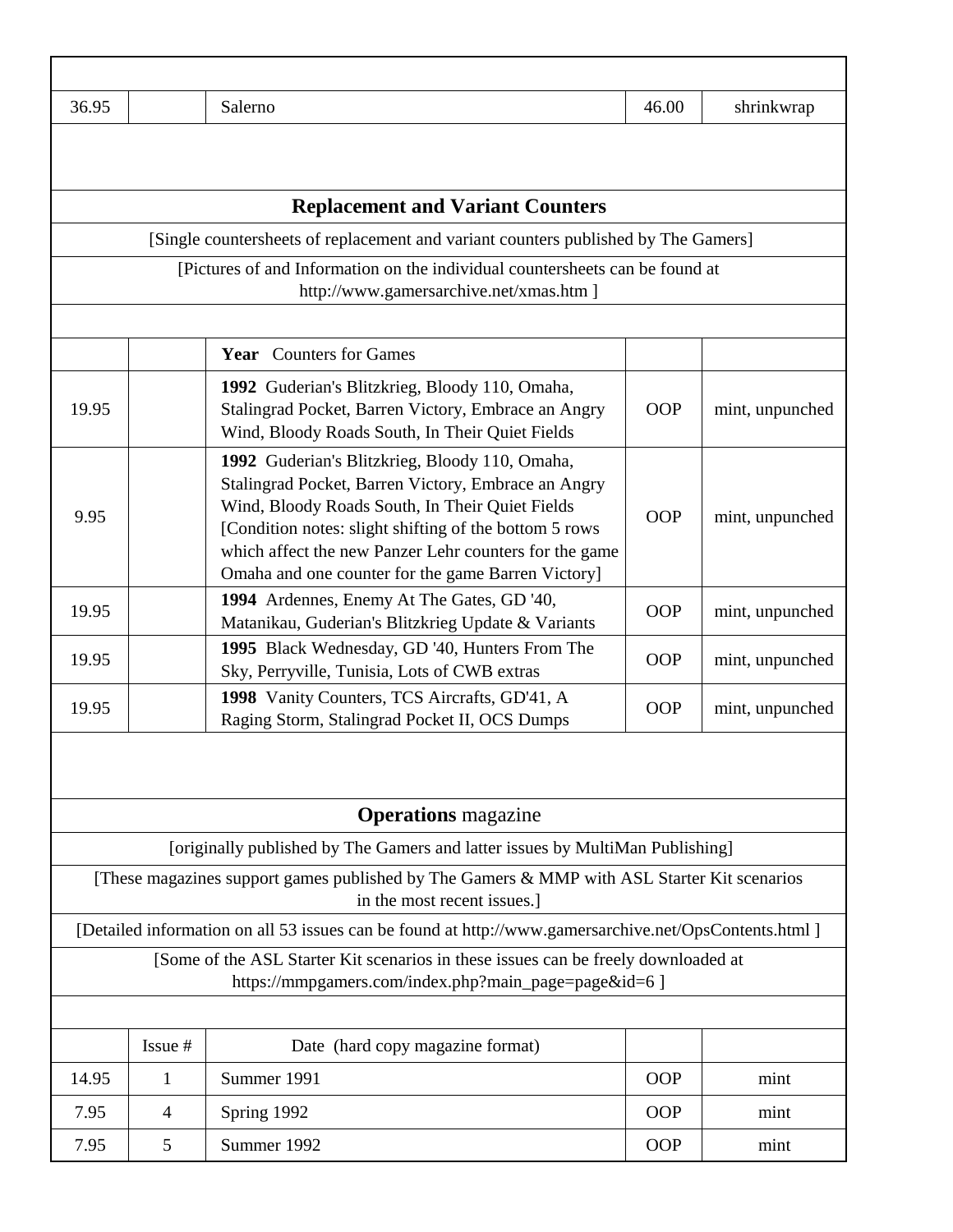| 4.95                                                                                                                 | 11                                | Winter 1993                                                                                  | OOP        | near mint       |  |  |  |  |
|----------------------------------------------------------------------------------------------------------------------|-----------------------------------|----------------------------------------------------------------------------------------------|------------|-----------------|--|--|--|--|
| 24.95                                                                                                                | 43                                | Summer 2002                                                                                  | <b>OOP</b> | mint            |  |  |  |  |
| 24.95                                                                                                                | 44                                | Winter 2002                                                                                  | <b>OOP</b> | mint            |  |  |  |  |
| 21.95                                                                                                                | 45                                | Spring 2004                                                                                  | <b>OOP</b> | mint            |  |  |  |  |
| 21.95                                                                                                                | 47                                | Winter 2005                                                                                  | OOP        | mint            |  |  |  |  |
| 19.95                                                                                                                | 48                                | Autumn 2005                                                                                  | <b>OOP</b> | mint            |  |  |  |  |
| 19.95                                                                                                                | 50                                | Winter 2007                                                                                  | <b>OOP</b> | mint            |  |  |  |  |
| 24.95                                                                                                                | 53                                | Fall 2008 [last issue]                                                                       | <b>OOP</b> | mint            |  |  |  |  |
|                                                                                                                      | Issue #                           | CD format [published by The Gamers]                                                          |            |                 |  |  |  |  |
| 29.95                                                                                                                | $1 - 25$                          | Operations magazine CD                                                                       | 35.00      | mint            |  |  |  |  |
| 29.95                                                                                                                | $26 - 50$                         | Operations magazine CD                                                                       | 35.00      | mint            |  |  |  |  |
|                                                                                                                      | <b>Operations – Special Issue</b> |                                                                                              |            |                 |  |  |  |  |
| [published by MultiMan Publishing]                                                                                   |                                   |                                                                                              |            |                 |  |  |  |  |
| [These magazines support games by The Gamers & MMP and have ASL/ASLSK scenarios]                                     |                                   |                                                                                              |            |                 |  |  |  |  |
| [Information on the individuals issues can be found at                                                               |                                   |                                                                                              |            |                 |  |  |  |  |
| https://mmpgamers.com/index.php?main_page=index&cPath=20 ]                                                           |                                   |                                                                                              |            |                 |  |  |  |  |
|                                                                                                                      | Issue #                           | Date (hard copy magazine format) [game title]                                                |            |                 |  |  |  |  |
| 74.95                                                                                                                | $\mathbf{1}$                      | Summer 2008 [IGS game Iwo Jima - Rage Against The<br>Marines] [ASL mini-CG HASL Singling]    | <b>OOP</b> | mint, unpunched |  |  |  |  |
| 33.95                                                                                                                | 2                                 | Summer 2009 [mini-game Panzerblitz: Carentan]<br>[Bravery in the Sand]                       | 40.00      | mint, unpunched |  |  |  |  |
|                                                                                                                      | 3                                 | Summer 2010 [two IGS games - Fury in the East and<br>Starvation Island] [HASL Hell's Corner] | <b>OOP</b> |                 |  |  |  |  |
|                                                                                                                      |                                   |                                                                                              |            |                 |  |  |  |  |
| <b>Special Ops</b> magazine                                                                                          |                                   |                                                                                              |            |                 |  |  |  |  |
| [published by MultiMan Publishing]                                                                                   |                                   |                                                                                              |            |                 |  |  |  |  |
| [These magazines support games by The Gamers & MMP and have ASL/ASLSK scenarios]                                     |                                   |                                                                                              |            |                 |  |  |  |  |
| [Information on the individuals issues can be found at<br>https://mmpgamers.com/index.php?main_page=index&cPath=20 ] |                                   |                                                                                              |            |                 |  |  |  |  |
|                                                                                                                      | Issues #                          | Date (hard copy magazine format) [Game title]                                                |            |                 |  |  |  |  |
| 21.95                                                                                                                | 1                                 | Summer 2011 [SCS Raphia; Savage Streets]                                                     | 26.00      | shrinkwrap      |  |  |  |  |
| 34.95                                                                                                                | $\mathbf{2}$                      | Winter 2012 [Ukraine '44]                                                                    | <b>OOP</b> | shrinkwrap      |  |  |  |  |